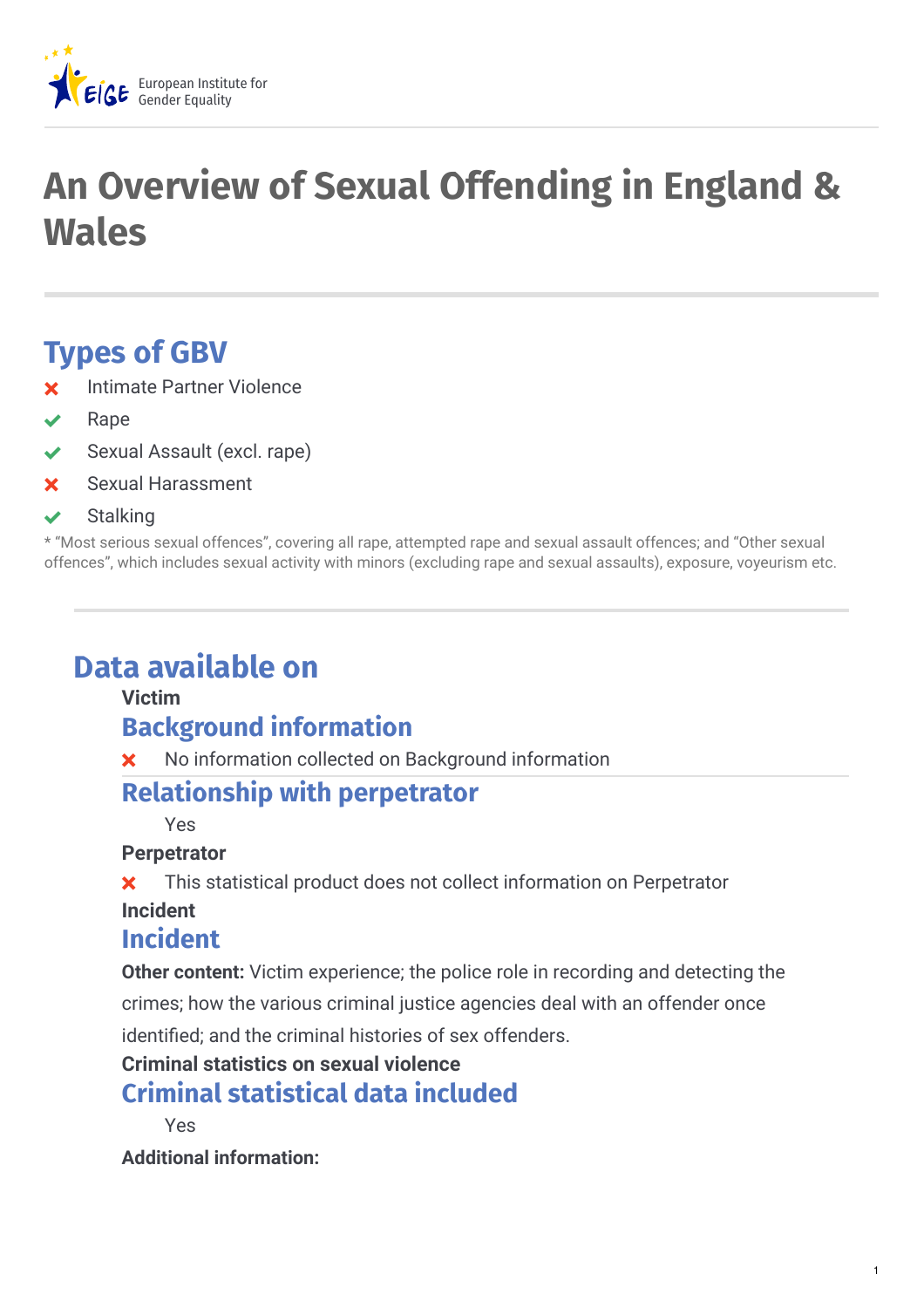Overview of sexual offending in England and Wales. Includes: the victim experience; the police role in recording and detecting the crimes; how the various criminal justice agencies deal with an offender once identified; and the criminal histories of sex offenders.

# **Characteristics Reference period**

#### 1 year

**Additional information:** It is presented either in terms of calendar years, financial years or other relevant time periods, reflecting the reporting cycles and data collection of the Departments contributing information for this publication.

# **Frequency of updating**

#### **Other**

**Additional information:**  $^{\star}$  This is the first time such report is released. Still unknown if this will be a annually bulletin.

# **Validation**

No information available

# **Compilation**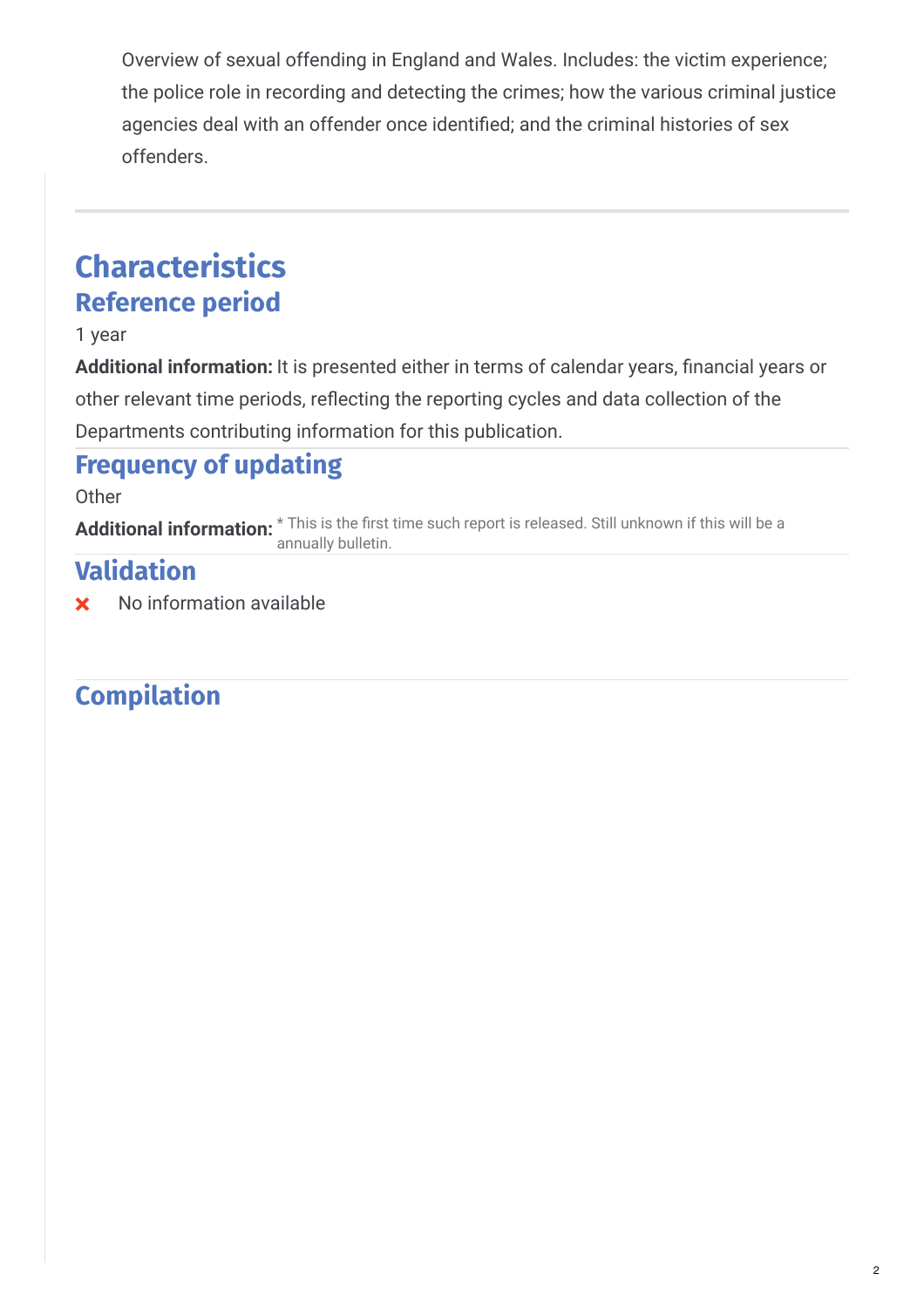Court data: Statistics on the duration of criminal cases completed in the criminal courts are sourced from linking together extracts taken from the Crown Court case management system (CREST) and the magistrates' court case management system (Libra MIS). The datasets are produced by firstly collecting all Crown Court cases disposed of in the specified quarter and looking for a match for the defendant with the same offence in the magistrates' court data. Records are linked based on a combination of variables including given name, middle name, family name, date of birth, sex, postcode, a committal date, and two identifiers: the Arrest/Summons Number (ASN) and Pre-Trials Issue Unique Reference Number (PTIURN). Where the case is fully disposed in the magistrates' courts during the specified time period, the timeliness data for such cases is collected from the Libra MIS extract and added to the dataset. Prison (offender management): Prison establishments record details for individual inmates on the prison IT system (either Prison-NOMIS or LIDS). The information recorded includes details such as date of birth, sex, religion, nationality, ethnic origin, custody type, offence, reception and discharge dates and, for sentenced prisoners, sentence length. The data from individual prison establishments then feeds through to a central computer database, called the Inmate Information System (IIS), from which data extracts are used to produce the various analyses of prison population, receptions, discharges and time served in custody.

#### **Quality assurance process** Yes

**Brief description:** Every effort is made to ensure that the figures presented are accurate and complete. However, these data have been extracted from survey and large administrative data systems generated by the courts, police forces and other agencies. As a consequence, care should be taken to ensure the limitations of these data are taken into account. The data presented is largely from published government statistical releases and reports, but on occasion has been supplied by criminal justice agency colleagues. Quality specified per source: Court data: A range of quality assurance measures have been carried out on the data. These include ensuring the data are complete, case events follow a logical date sequence with recorded offence information, and all breach cases are excluded. Times are analysed for anomalies or error, including the removal of cases with recorded durations of over ten years to ensure the average times reported are not distorted by incorrect data. Data cleaning is also carried out prior to matching the magistrates' court and the Crown Court datasets to ensure that minor differences between the recording of similar entries on the two systems do not materially affect the ability to match records. The CREST system and Libra MIS reports provide good quality data and a high rate of data linking, with typically around 95 per cent of Crown Court records on CREST being successfully linked to a defendant recorded at a magistrates' court case on the Libra MIS extract.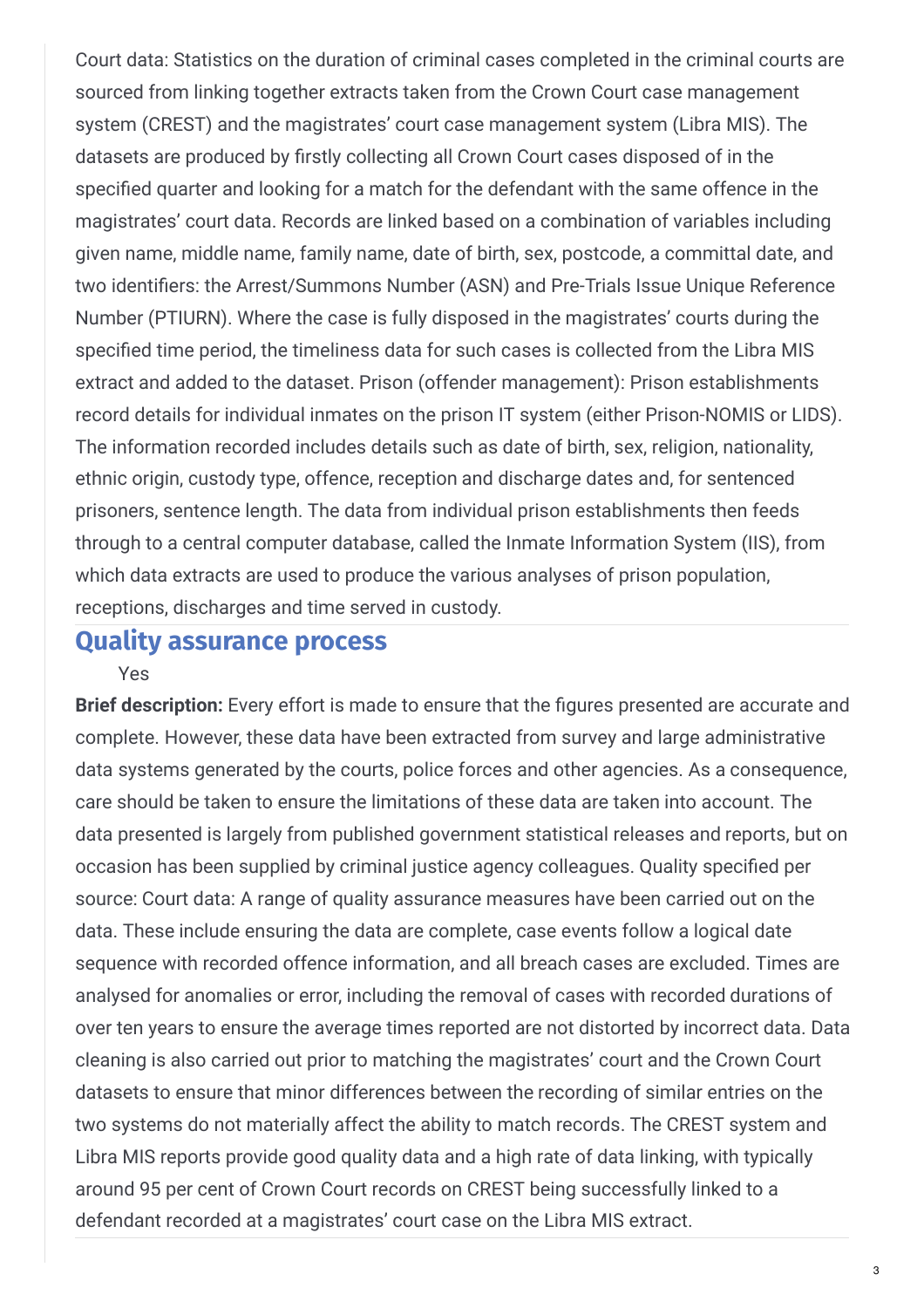### **Accuracy**

No information. The complexities of the criminal justice system and the constraints on resources in collating and processing data limit the amount of information collected routinely, so only the final outcome of proceedings at magistrates' courts and the Crown Court (where applicable) is recorded.

# **Reliability**

Limitations. When interpreting the flows of offences and offenders through the CJS, it is important to note the various stages of attrition and the inherent challenges associated with detection and prosecution of crime, in particular with sexual offences. Second, the issue of 'downgrading' of offences (when a decision is made by the Crown Prosecution Service, between the initial hearing at the magistrates' court and the first hearing at the Crown Court, that the initial charge is incorrect and should be changed to another offence) as they move through the system presents analytical challenges and requires careful consideration when interpreting the statistics. For example, one method of calculating rape conviction rates often used by commentators shows the number of people convicted of rape as a proportion of all rape crimes recorded. Given the different currencies of the two number and the effect of downgrading of offences through the CJS mentioned above, this method is incorrect and misleading in terms of presenting evidence on convictions for rape

## **Timeliness**

**x** No information available

# **Comparability**

- Geographical
- **x** Over time

#### **x** None

\* Providing such an overview presents a number of challenges, not least that the available information comes from different sources that do not necessarily cover the same period, the same people (victims or offenders) or the same offences. For example, the results from the Crime Survey for England and Wales (CSEW) are based on self completed questions from a representative sample of adults (aged 16 to 59), asking about an individual's experiences of sexual offences in the last 12 months. The police recorded and court information cover all sexual offences, as legislated for in law, committed against any individual irrespective of age or when the crime took place, but exclude the large volume of crimes not reported to the police.. Other issues that prevent direct comparisons include: the CSEW focusing on the most recent experience of adults as a victim of sexual offence in the previous 12 months (thus, for example, does not include sexual offences experienced by children or those aged 60 or over); police recorded crime figures being based on offences per victim (i.e. for each victim in a given incident, a crime is recorded) in the year the crime was reported, irrespective of when the offence took place; the criminal justice outcome information (e.g. cautions and convictions) being on an offender basis at the date of the final outcome, again irrespective of when the crime took place. The latter two points mean that figures between the police and court sources will differ, as there will be crimes involving more than one victim or more than one offender, or possibly multiple victims and offenders relating to a single crime. It is not currently feasible to track individual cases from initial recording by the police through the CJS.

# **Current developments**